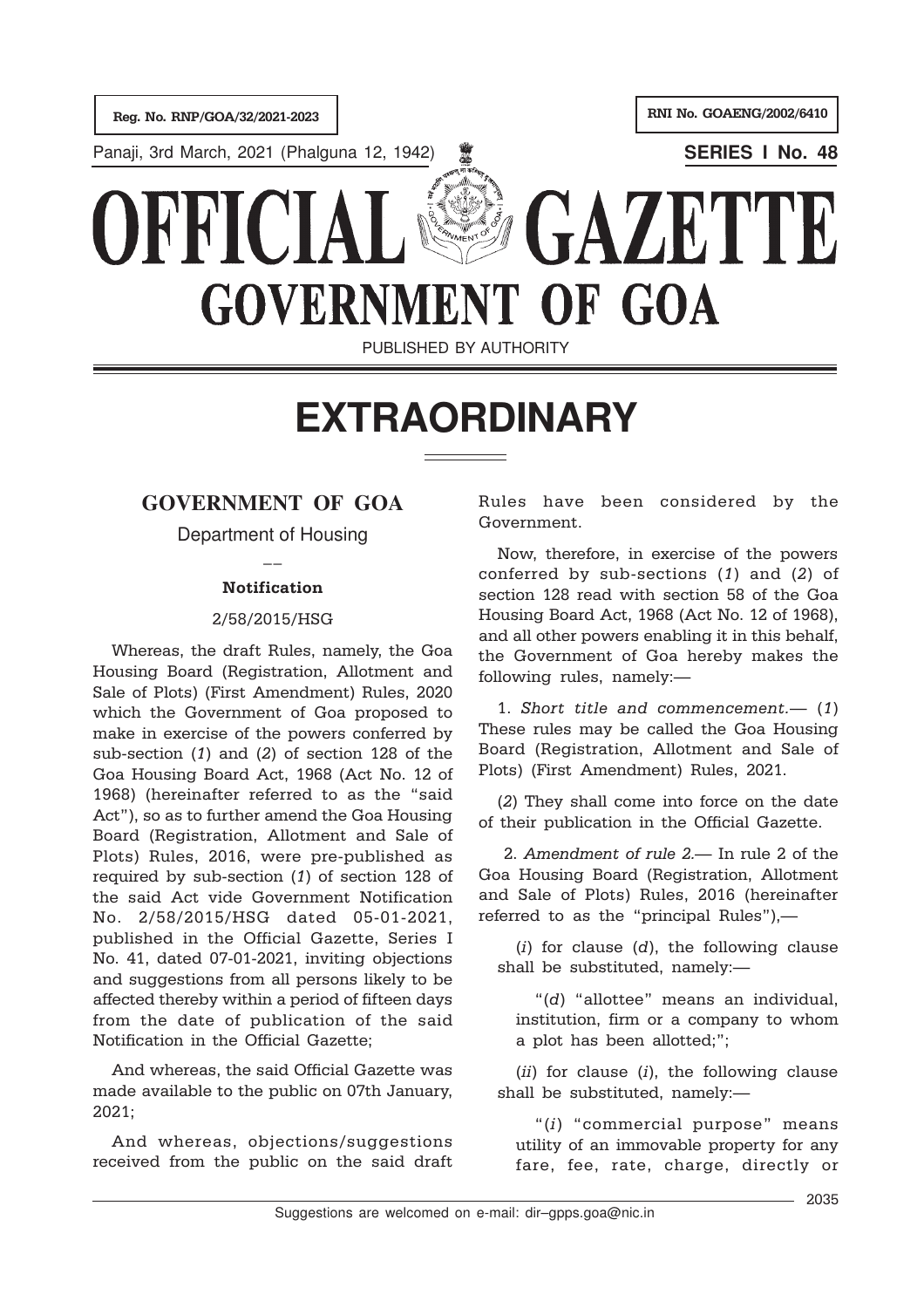indirectly in connection with any business/or other undertaking intended for profit, other than the activities which are health hazardous in nature and those classified under "Red" or "Orange" category by the Goa State Pollution Control Board;";

 $(iii)$  after clause  $(i)$ , the following clause shall be inserted, namely:—

"(ia) "company" means a 'company' as defined under the Companies Act, 2013 (Central Act 18 of 2013);";

 $(iv)$  after clause  $(l)$ , the following clause shall be inserted, namely:—

"(la) "e-auction" means auction which is conducted by using web-based software whereby the applicant submits price bid through online bidding event;";

 $(v)$  after clause  $(p)$ , the following clause shall be inserted, namely:—

"(pa) "firm" means a partnership firm registered under the Indian Partnership Act, 1932 (Central Act No. 9 of 1932);";

(vi) for clause (w), the following clause shall be substituted, namely:—

"(w) "institutional plot" means a plot to be allotted to the Government or an Institution for using the same for the purpose of establishing and running educational institutions and allied activities or for the purpose of an auditorium or complex for cultural and allied activities or for hospice for persons suffering from physical or mental illness, differently abled persons, diseased or infirm, orphans, abandoned women, children and infants, convalescents, destitute or aged persons, penal or correctional detention homes ordinarily providing sleeping accommodation with restricted liberty for the inmates and includes dharamshalas, hospitals, sanatoria, custodial and penal institutions such as jails, prisons, mental hospitals, houses of correction, detention and reformatories, etc.;";

(vii) after clause (w), the following clauses shall be inserted, namely:—

"(wa) "local" means a person who is eligible to make application under subclause  $(1)$  of clause  $(A)$  to rule 6 and residing within the jurisdiction of Panchayat/Municipality/Corporation of the City of Panaji, for atleast last 10 years or whose parents have been resident of such Panchayat/Municipality/ Corporation for the last 10 years on the date of making application for plot situated within the jurisdiction of such Panchayat/Municipality/Corporation;";

(*viii*) after clause  $(x)$ , the following clauses shall be inserted, namely:—

"(xa) "offline application" means an application form submitted manually;

(xb) "online application" means an application form filled and submitted through electronic mode;".

3. Amendment of rule 3.— For rule 3 of the principal Rules, the following rule shall be substituted, namely:—

"3. Disposal of  $plot$   $-$  (1) The disposal of plot shall be on outright sale (either by open auction or e-auction or a lot) or by any such manner as specified by the Board from time to time, with prior approval of the Government:

Provided that, the Government may direct the Board to allot the institutional plot to any eligible applicant or to itself, for any public purpose.

(2) The Board shall give approval for the disposal of plots ordinarily through e-auction after which the procedure for such e-auction shall be undertaken. In case the plots remain unsold in the first round, then the Board shall undertake second round of e-auction in respect of such plots remaining unsold. Any plot remaining unsold in said two rounds shall be disposed on outright sale by open auction in such manner as specified by the Board from time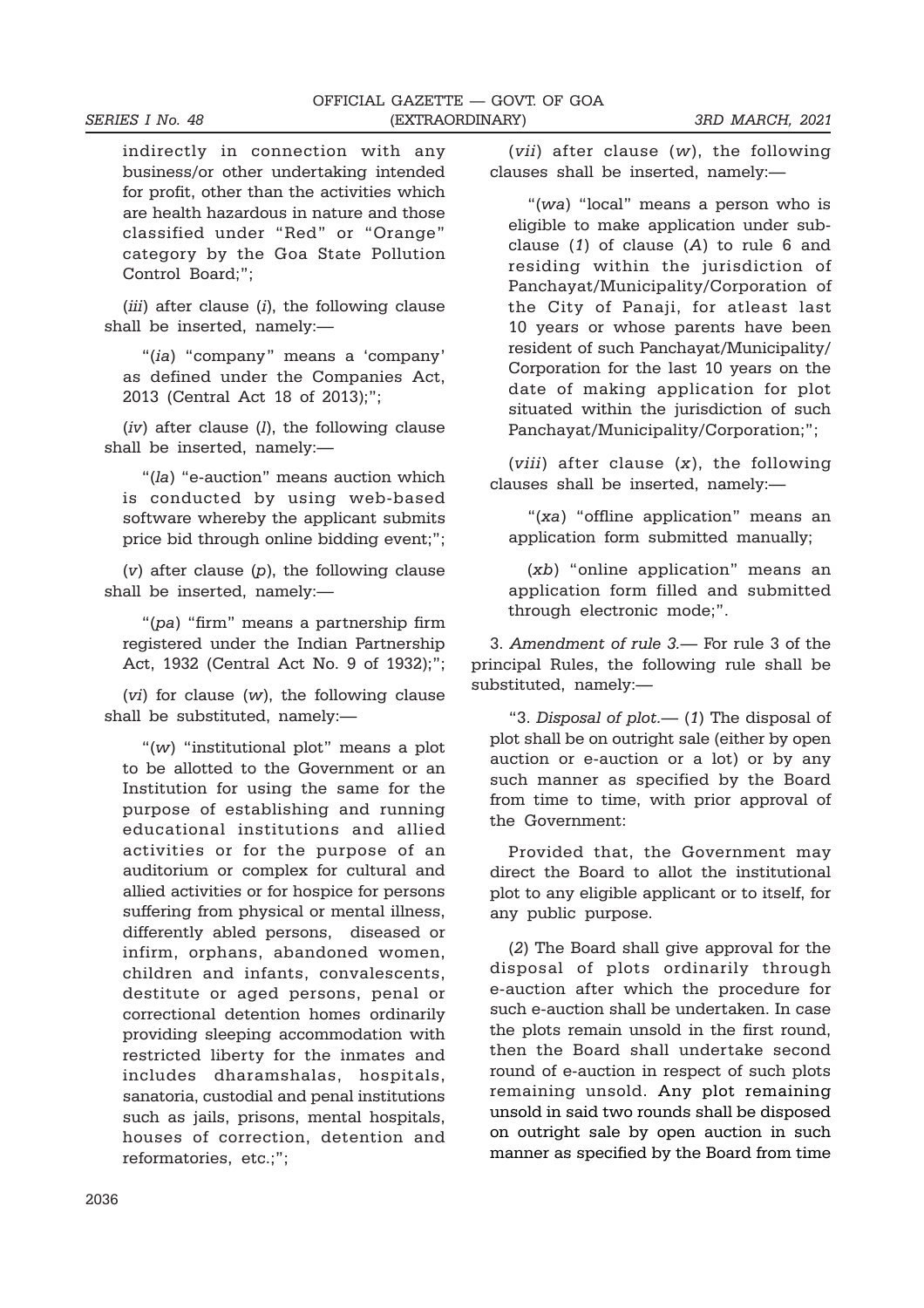to time, with prior approval of the Government. The Board shall determine the procedure for e-auction/open auction and other documents required for the purpose of disposal/allotment of plots.".

4. Amendment of rule 5.— In rule 5 of the principal Rules, for the expression "financial institutions, as the case may be", the expression "financial institutions, as the case may be, or by obtaining advance from the prospective allottee" shall be substituted.

5. Amendment of rule 6.— In rule 6 of the principal Rules,—

 $(i)$  in clause  $(A)$ , for sub-clauses  $(1)$  and (2), the following sub-clauses shall be respectively substituted, namely:—

"(1) The applicant applying for a residential plot must be a citizen of India or an Overseas Citizen of India, and must have been,—

(a) born in Goa on or before the 19th day of December, 1961, or,

(b) born of a parents who resided in Goa on or before the 19th day of December, 1961, or,

(c) born in Goa and a resident of Goa continuously for the last thirty years, or,

(d) resident of Goa for the last thirty years, or,

(e) born in Goa of parents who have been resident of Goa for the last thirty years, on the date of making application for the plot:

Provided that where the applicant is an Overseas Citizen of India, he shall obtain clearance of competent regulatory authorities prior to making the application.

Explanation:— The expression "citizen of India" or an "Overseas Citizen of India" shall have the same meaning as assigned to them under the provisions of the Citizenship Act, 1955 (Central Act No. 57 of 1955).

(2) The applicant applying for a residential plot shall not own a residential/commercial tenement or a residential/commercial plot or shop or office allotted by the Board in his name or in the name of any other member of his family within a period of 30 years immediately prior to the date of application, anywhere in the State of Goa and an affidavit to this effect shall be produced in Form-I hereto.";

(ii) in clause  $(B)$ , for sub-clauses  $(4)$  and (5), the following sub-clauses shall be respectively substituted, namely:—

"(4) No institution shall be eligible for an institutional plot, if it has been allotted a plot for institutional purpose or tenement or shop or office or plot under any scheme of Board purchased within 30 years immediately prior to the date of application anywhere in the State of Goa.

(5) The institution shall file an Affidavit in Form IA hereto declaring that institution does not own, hold or possess any tenement or shop or office or plot under any scheme of the Board allotted within a period of 30 years immediately prior to the date of application, anywhere in the State of Goa.";

(*iii*) in clause  $(C)$ ,—

(a) for sub-clause (1), the following sub-clause shall be substituted, namely:—

"(1) Commercial plot shall be allotted only by public auction or e-auction, as the case may be. The applicant applying for a plot for commercial purpose shall be an individual who is eligible to make application under sub-clause (1) of clause (A) of rule 6 or a firm or a company or an institution registered for atleast 3 years prior to the date of submission of the application.";

 $(b)$  for sub-clause  $(5)$ , the following sub-clause shall be substituted, namely:—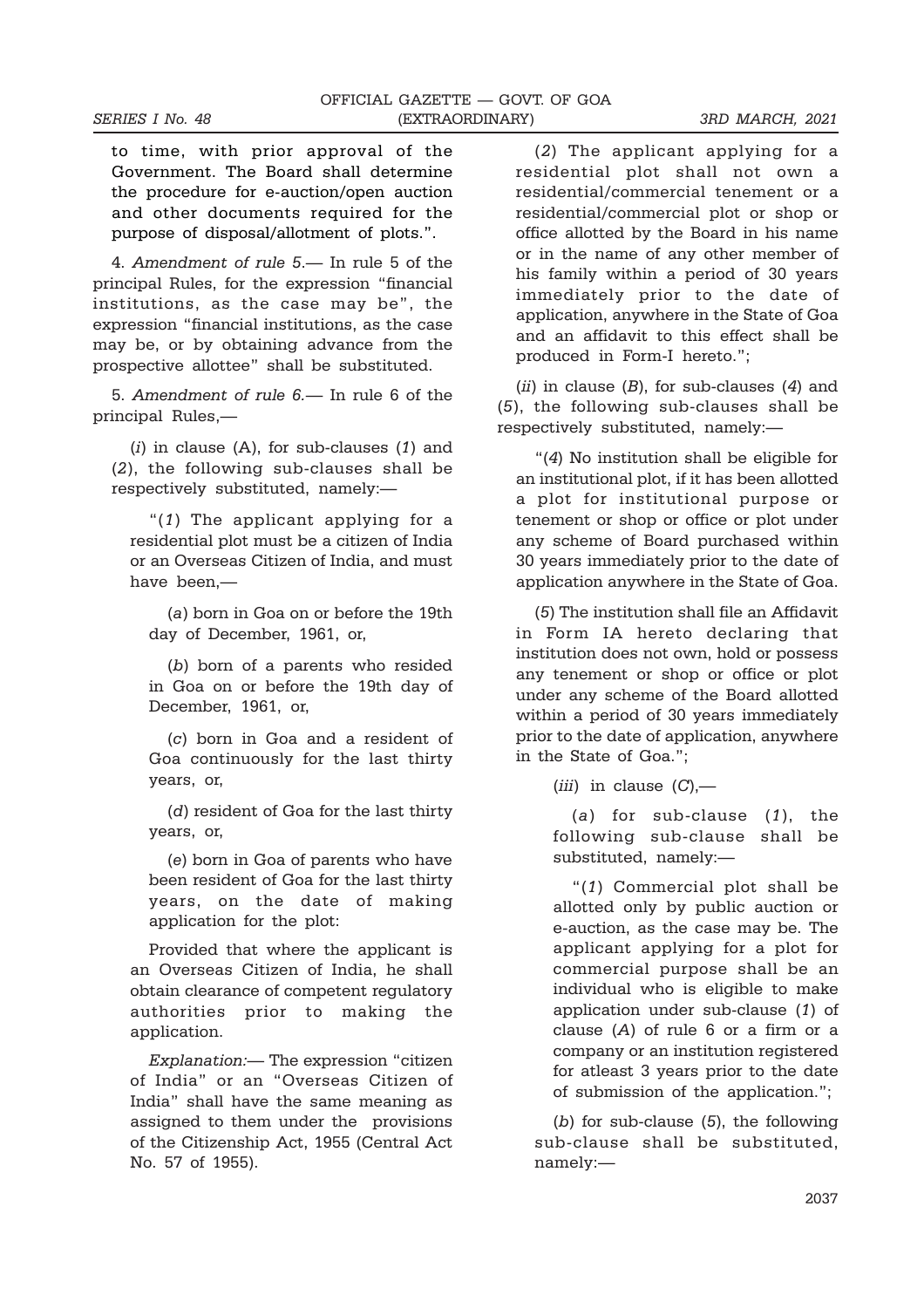"(5) No individual or institution or firm or company shall be eligible for a plot if he/it is already been allotted a plot or shop or office or tenement under any scheme of the Board within a period of 30 years immediately prior to the date of application anywhere in the State of Goa.";

 $(c)$  for sub-clause  $(6)$ , the following sub-clause shall be substituted, namely:—

"(6) The applicant shall file an Affidavit in Form IA hereto declaring that the applicant does not own, hold or possess a plot or shop or office or tenement under any Scheme of the Board allotted within a period of 30 years immediately prior to the date of application, anywhere in the State of Goa.".

6. Amendment of rule 8.— In rule 8 of the principal Rules,—

(i) for the words "under lot", wherever they occur, the expression "under auction or e-auction or under lot, as the case may be" shall be substituted;

 $(ii)$  in clause  $(f)$ , for the figures "1%", the figure "5%", shall be substituted;

(iii) after clause  $(f)$ , the following clause shall be inserted, namely:—

"(g) Local ………… 30%."

7. Amendment of rule 10.— In rule 10 of the principal Rules,—

 $(i)$  in sub-rule  $(3)$ ,-

(a) for the word "lot", the expression "e-auction or under lot, as the case may be" shall be substituted;

(b) for the expression "1st draw", the expression "first draw of lot or first round of e-auction, as the case may be," shall be substituted;

(c) for the figures "15%", the figures "5%" shall be substituted;

(ii) in sub-rule  $(4)$ ,-

(a) for the word "auction", wherever it occurs, the expression "e-auction or auction, as the case may be," shall be substituted;

(b) for the figures "15%", the figures "5%", shall be substituted;

(iii) for sub-rule (5), the following subrule shall be substituted, namely:—

"(5) The Board shall carry out transactions through payment gateway or demand draft or any other cashless mode of online payment.";

(iv) in sub-rule (7), the expression "only after the scrutiny of the application by the Allotment committee" shall be omitted.

8. Amendment of rule 12.— In rule 12 of the principal Rules,—

 $(i)$  for sub-rule  $(1)$ , the following sub-rule shall be substituted, namely:—

"(1) Every online application shall be generated with a computerized serial number and every offline application shall be given a serial number which shall be entered in the register.";

(ii) for sub-rule (2), the following subrule shall be substituted, namely:—

"(2) The draw shall be held within 10 days after the expiry of the last date of registration.";

(iii) in sub-rule (6), for the figures "15%", the figures "5%", shall be substituted;

 $(iv)$  in sub-rule  $(8)$ , for the expression "An online draw or draw by any other mode for the allotment", the expression "A draw for the allotment" shall be substituted.

9. Amendment of rule 13.— In rule 13 of the principal Rules, for sub-rules (3) and (4), the following sub-rules shall be substituted, namely:—

"(3) The allottee shall pay the full consideration of the plot allotted within a period of 60 days of receipt of the order of allotment failing which, the order of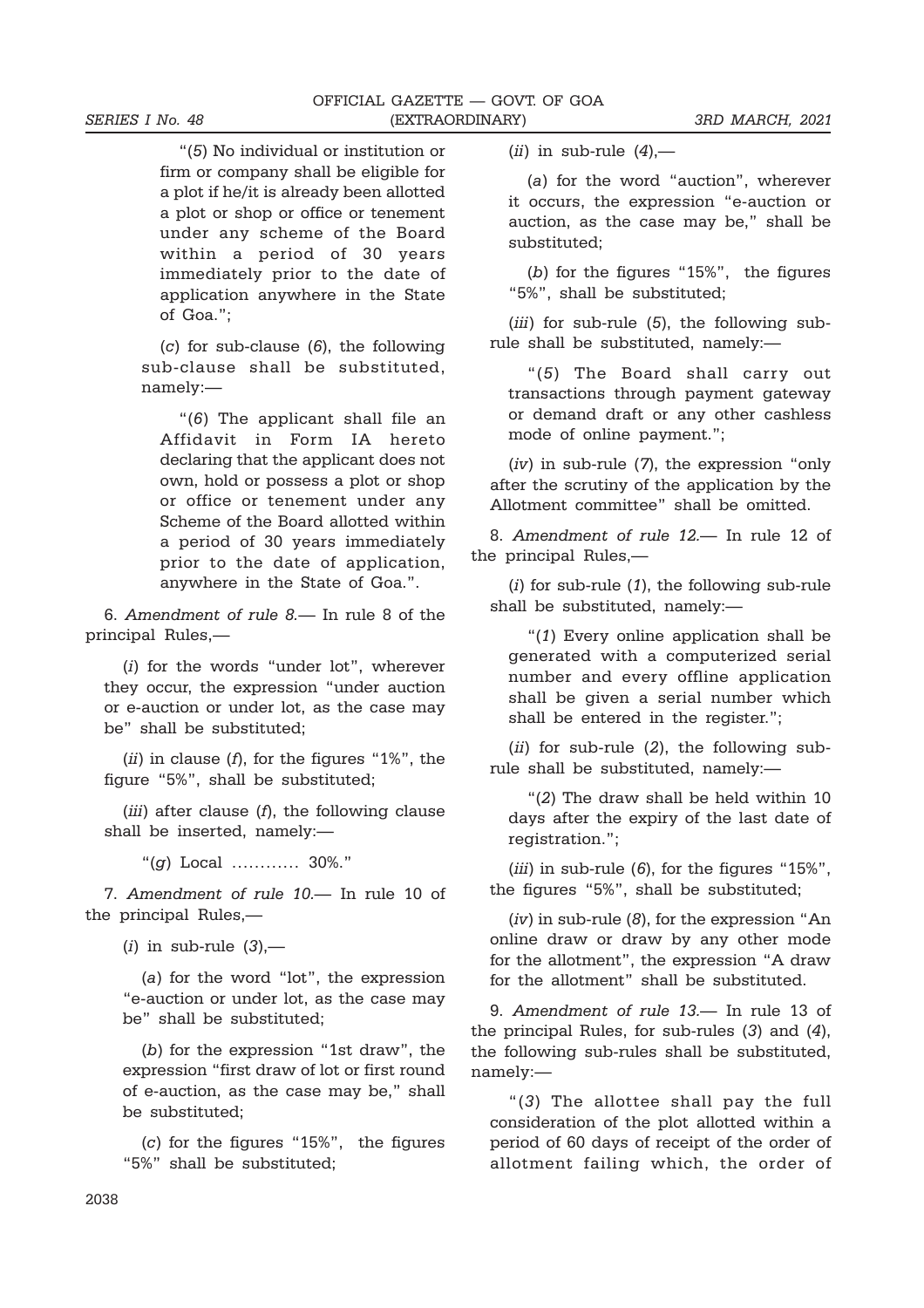allotment of plot shall stand cancelled without any further notice and 5% of the initial deposit of the applicant shall be forfeited to the Board and the balance amount shall be refunded to the applicant without any interest:

Provided that before the expiry of the said period, if an application is made to the Managing Director of the Board for extension of time for making payment by stating reasons for non-payment, the Managing Director may extend the said period by 25 days for payment of full consideration subject to payment of penal interest of 2% on the entire amount and may further extend by another 25 days by charging 5% penal interest on entire amount. No further extension shall be granted beyond 110 days and the plot shall revert to the Board forfeiting 5% of the initial deposit and the balance amount shall be refunded to the applicant without any interest.

(4) In case the applicant effects only part payment of the consideration within the extended period, then his/her allotted plot shall also be reverted thereby forfeiting 5% of the initial deposit and the part payment made shall be refunded to the applicant without any interest and no appeal shall be entertained thereon.".

10. Substitution of rule 14.— For rule 14 of the principal Rules, the following rule shall be substituted, namely:—

"14. Allotment of plot on outright sale under auction. $-$  (1) Every online application shall be generated with a computerized serial number and every offline application shall be given a serial number which shall be entered in the register.

(2) The Allotment Committee shall scrutinize all the applications within 20 days after the expiry of the last date for submission of application and the list of the applicants who are eligible to participate in the auction shall be displayed. If any applicant is found to be ineligible, his application shall be liable for rejection and 5% initial deposit shall be forfeited to the Board and the balance amount shall be refunded to the applicant without any interest.

(3) An auction or an e-auction shall be held amongst eligible applicants in the presence of Managing Director, Housing Engineer and Chief Accounts Officer of the Board at the place, date and time fixed by the Managing Director and the plan showing plot number, area, etc. shall be displayed at the place of auction.

(4) Except in case of e-auction, the applicant shall sit according to their registration number at the venue during the auction.

(5) The particular bidder shall increase the bid price per sq. mt. as specified by the Board from time to time. In case of e-auction the applicant shall participate in the e-auction proceedings and follow the bidding procedure as specified by the Board from time to time.

(6) There shall be atleast two applicant bidders present for the e-auction or auction proceedings for each plot, failing which, the bidding shall defer.

(7) The Managing Director may postpone/ cancel/defer the auction or e-auction proceedings of any particular plot/plots, as the case may be, at any time without assigning any reasons thereof.

(8) The decision of the Managing Director in the matter of allotment of plot by auction or e-auction, as the case may be, to the highest bidder shall be final and binding on the bidders.

(9) The allotment of plot shall be on as is where is basis and the allottee shall not have any right to complain or raise any objection about nature, condition or planning, etc., or to claim any damage or compensation on any account from the Board.".

11. Amendment of rule 15.— In rule 15 of the principal Rules, for sub-rule (1), the following sub-rule shall be substituted, namely:—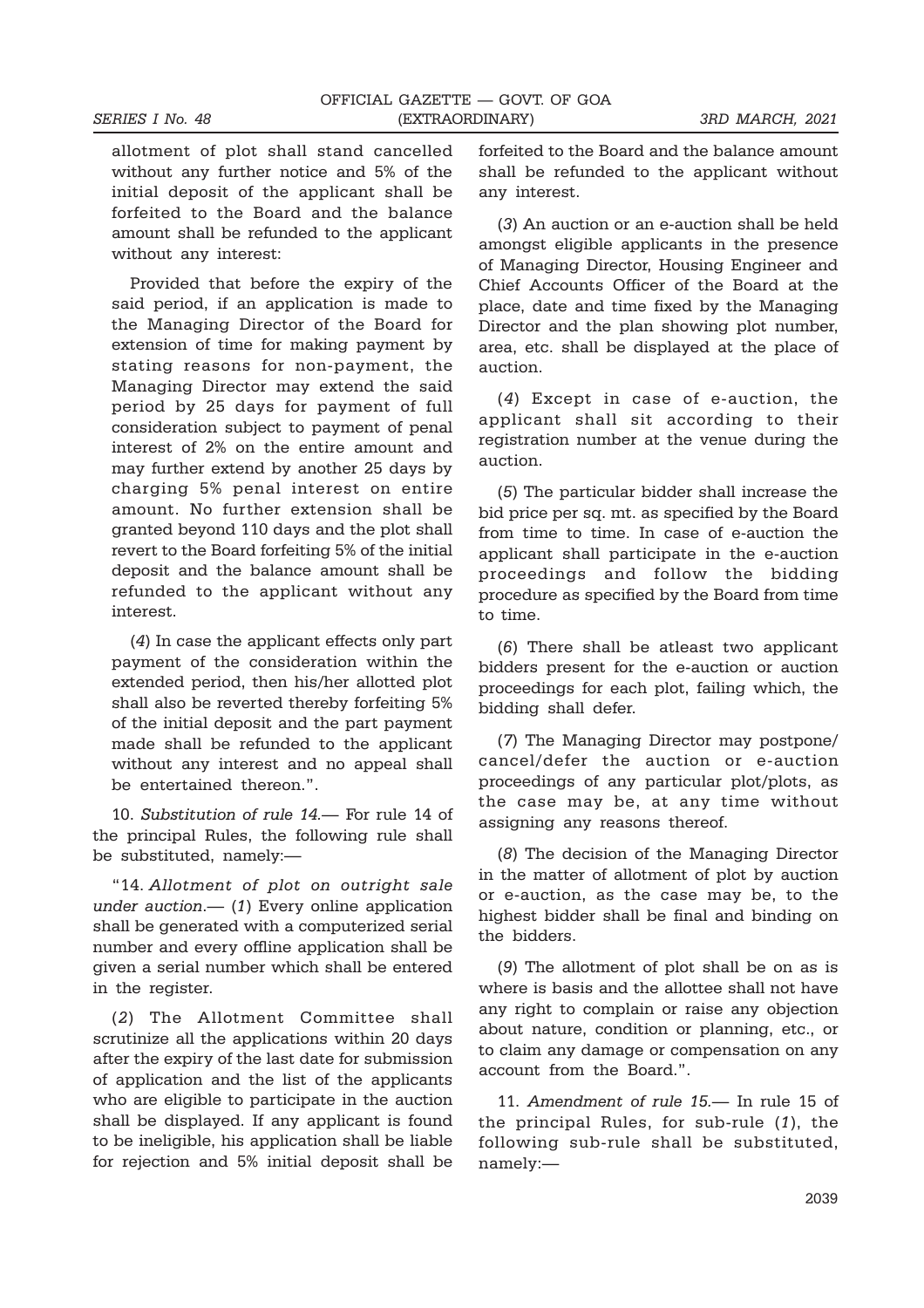"(1) The highest bidder shall be declared as successful and order of allotment shall be issued in Form V hereto to the successful bidder of a plot. The allottee shall pay the full consideration of the residential plot within a period of 60 days and in case of commercial and institutional plot within a period of 90 days from the date of receipt of the order of allotment, failing which, the order shall stand cancelled without any further notice and 5% of the initial deposit of the applicant shall be forfeited to the Board and the balance amount shall be refunded to the applicant without any interest:

Provided that for residential plots, before the expiry of the said period of 60 days, if an application is made to the Managing Director for extension of time for making payment by stating reasons for nonpayment, the Managing Director may extend the said period by 25 days for payment of full consideration subject to payment of penal interest of 2% on the entire amount and may further extend the said period by another 25 days by charging 5% penal interest on entire amount. No further extension shall be granted beyond 110 days and the plot shall revert to the Board forfeiting 5% of the initial deposit and the balance amount shall be refunded to the applicant without any interest.".

12. Amendment of rule 16.— In rule 16 of the principal Rules,—

 $(i)$  in sub-rule  $(1)$ , in the proviso, for the expression "one month before expiry of 3rd year", the expression "one month before expiry of period specified hereunder" shall be substituted;

 $(ii)$  in clauses  $(a)$ ,  $(b)$  and  $(c)$ , for the expression "5% per annum", "8% per annum" and "10% per annum", wherever they occur, the figures "3%", "4%" and "5%" shall be respectively substituted;

(iii) in sub-rule (2), for the expression " $@$ 20% per annum", the expression "at the rate of 10%" shall be substituted;

(iv) in sub-rule (8), for the expression " $@$ 5%", the expression "at the rate of 5%" shall be substituted.

13. Amendment of rule 17.— In rule 17 of the principal Rules, for the figure " $@$ ", wherever it occurs, the words "at the rate of" shall be substituted.

14. Amendment of rule 18.— In rule 18 of the principal Rules, for sub-rules (1) and (2), the following sub-rules shall be substituted, namely,—

"(1) The allottee shall after completion of the construction of residential house/ bungalow or an institutional building or a commercial building alongwith compound wall, obtain Occupancy Certificate from the competent authority and submit the same to the Board within a period of 60 days from the date of obtaining such Occupancy Certificate, failing which, a penalty shall be imposed as specified by the Board from time to time.

(2) After expiry of ten years from the date of submission of Occupancy Certificate to the Board under sub-rule (1), the allottee may apply to the Board for the execution of Conveyance Deed towards the transfer of the allotted plot to him. The allottee shall get the Conveyance Deed registered in the office of the concerned Sub-Registrar and furnish the registration details to the Board within a period of fifteen days from the date of registration of Conveyance Deed. The fees payable to the advocate for drafting and registration of such Conveyance Deed and the expenditure in respect of the stamp duty, registration charges and any other charges are levies imposed by the Government, shall be borne by the allottee.".

15. Amendment of rule 19.— In rule 19 of the principal Rules,—

 $(i)$  in sub-rule  $(1)$ , for the expression "shall stand cancelled", the expression "shall stand cancelled and a penalty at the rate of 5% of the present market value of the plot shall be levied on such allottee," shall be substituted;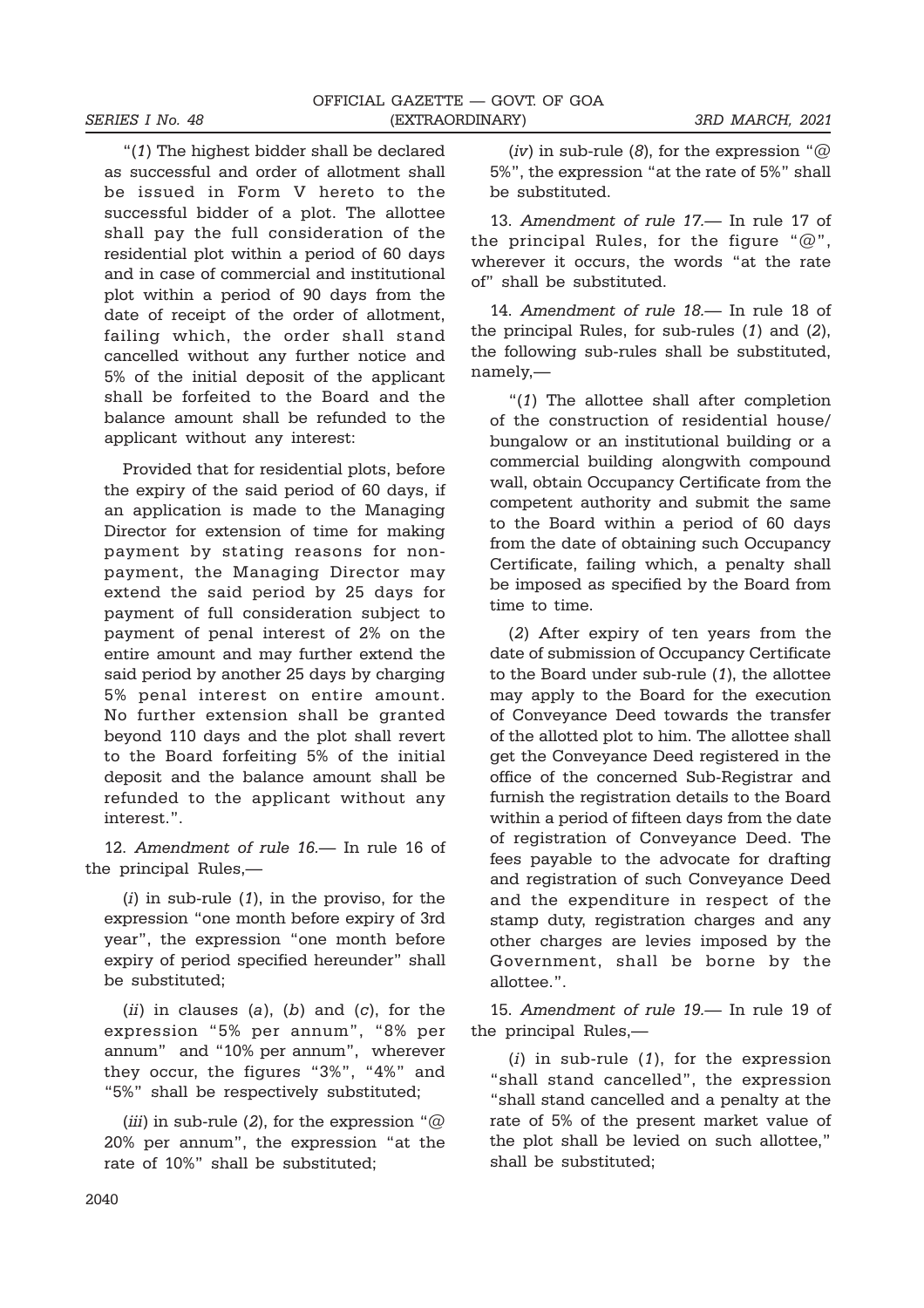$(ii)$  for sub-rule  $(2)$ , the following sub-rule shall be substituted, namely:

"(2) In the event the allottee does not utilise the plot for the purpose for which the allotment was made, within a period fixed under these Rules, or as extended by the Board or Government, as the case may be, then the allotment of plot shall stand cancelled and the allotted plot shall revert to the Board on "as is where is" basis, free from any encumbrances thereon. The decision of the Board in this regard shall be final and binding upon the allottee and no appeal or petition shall be entertained by the Board or Government. An Declaration-cum-Undertaking in this regard shall be submitted by the allottee in Form XI hereto.".

16. Amendment of rule 20.— In rule 20 of the principal Rules, for sub-rule (1), the following sub-rule shall be substituted, namely,—

"(1) Where the Government is of the opinion that it is necessary or expedient so to do, it may, by order, for reasons to be recorded in writing, relax any of the provisions of these Rules.".

17. Substitution of FORM-I.— For Form-I appended to the principal Rules, the following form shall be substituted, namely:—

#### "FORM - I

(Note: To be executed before a Competent Authority on a non-judicial stamp paper as per denomination prescribed in the Indian Stamp Act and submitted in original)

#### AFFIDAVIT

[See rule 6A(2)]

|           | I, the undersigned, Shri/Smt./Kum. |      | son/wife/daughter                                 |
|-----------|------------------------------------|------|---------------------------------------------------|
| οf        |                                    | aged | years, Indian National/Overseas Citizen of India. |
| $r/\circ$ |                                    |      | do hereby solemnly state on oath as under:—       |

(1) I say that I have applied for allotment of a residential plot at ……………..……. from the Goa Housing Board under auction/e-auction for General/Reserved Category of ……………………

(2) I say that neither myself nor any member of my family own a residential/commercial tenement or residential/commercial plot or shop or office already allotted by the Board within a period of 30 years immediately prior to the date of application, anywhere in the State of Goa.

(3) I say that I have satisfied myself that I fulfil the conditions of eligibility as laid down in the Goa Housing Board Act, 1968 (Act No. 12 of 1968) and the Rules framed thereunder and the terms and conditions stipulated in the scheme formulated by the Board in this regard.

(4) I hereby undertake to abide by the provisions of the Act and Rules referred in paragraph (3) above.

(5) I say that what is stated hereinbefore is true to my own knowledge and belief and no part of this Affidavit is false and nothing material has been concealed by me and I know that making a false statement in an affidavit is a punishable offence.

Solemnly affirmed at  $\qquad \qquad$  , Goa, on this  $\qquad \qquad$  day of  $\qquad \qquad$  , 20

Deponent"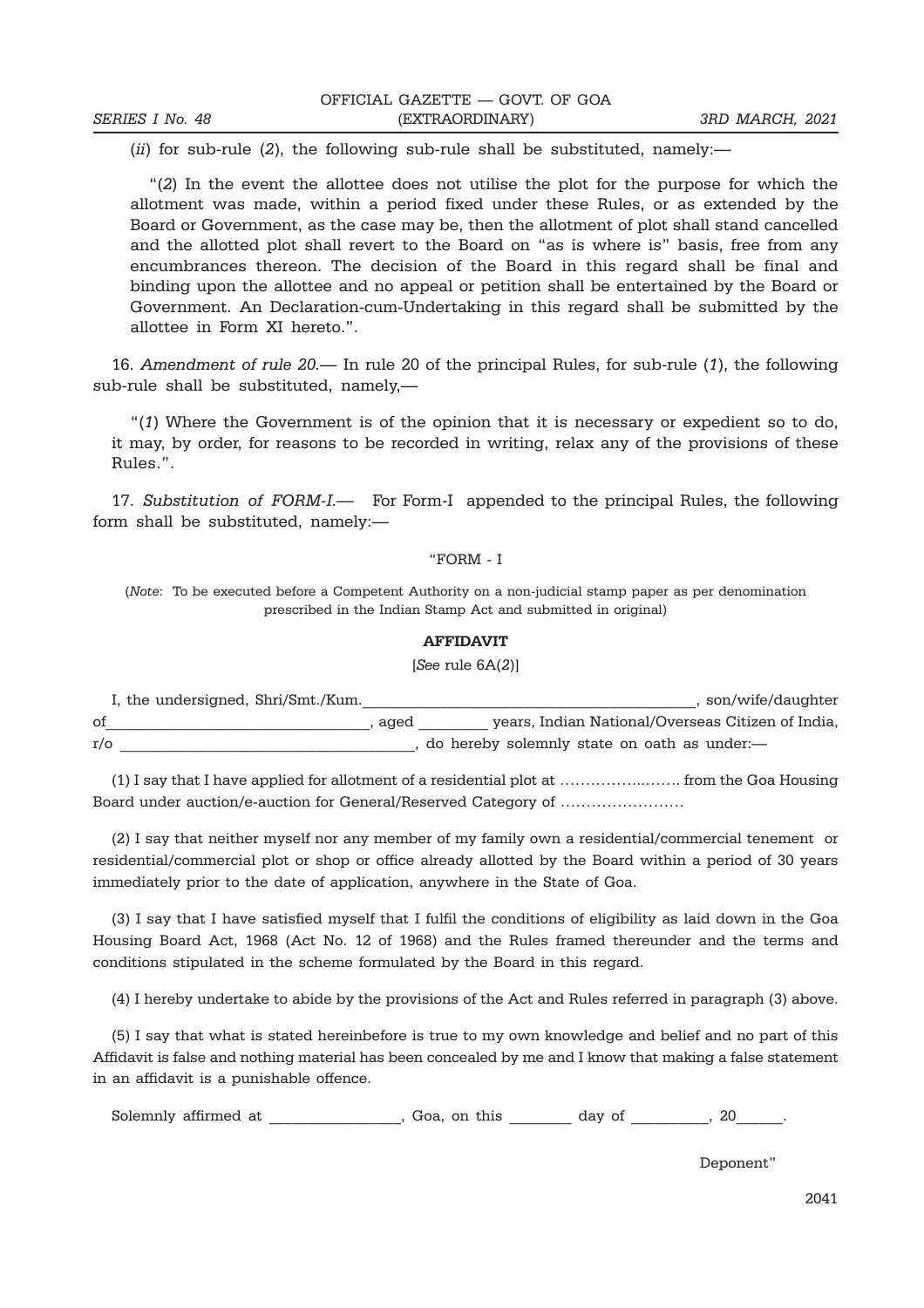18. Insertion of new Form.— After Form-I appended to the principal Rules, the following form shall be inserted, namely,—

#### "FORM – I A

(Note: To be executed before a Competent Authority on a non-judicial stamp paper as per denomination prescribed in the Indian Stamp Act and submitted in original)

#### AFFIDAVIT

#### [See rule  $6(B)(5)$  and rule  $6(C)(6)$ ]

| I, the undersigned, Shri/Smt./Kum. |                                  |      | son/                                                                                                     |
|------------------------------------|----------------------------------|------|----------------------------------------------------------------------------------------------------------|
| wife/daughter of                   |                                  | aged | years, Indian National,                                                                                  |
| r/o                                | authorized representative of M/s |      | by                                                                                                       |
| virtue of                          | having registered office at      |      | do hereby solemnly                                                                                       |
| state an oath  as under:—          |                                  |      |                                                                                                          |
| $(1)$ I say that I/M/s             |                                  |      | has applied for allotment of a institutional/                                                            |
| commercial plot at                 |                                  |      | from the Goa Housing Board under auction/e-auction category.                                             |
| $(2)$ I say that I/M/s             |                                  |      | does not own, hold or possess any tenement or                                                            |
|                                    |                                  |      | reduced or three or plot under any schome of the Roard purchased within a period of 30 years immediately |

shop or office or plot under any scheme of the Board, purchased within a period of 30 years immediately prior to the date of application, anywhere in the State of Goa, as on date.

(3) I say that I have satisfied myself/that M/s \_\_\_\_\_\_\_\_\_\_\_\_\_\_\_\_\_\_\_\_\_\_\_\_\_\_\_\_\_\_\_\_\_ fulfils the conditions of eligibility as laid down in Goa Housing Board Act, 1968 (Act No. 12 of 1968) and the Rules framed thereunder and the terms and conditions stipulated in the scheme formulated by the Board in this regard.

(4) I/M/s \_\_\_\_\_\_\_\_\_\_\_\_\_\_\_\_\_\_\_\_\_\_\_\_ hereby undertake to abide by the provisions of the Act and Rules referred in paragraph (3) above.

(5) I say that what is stated hereinbefore is true to my own knowledge and belief and no part of this Affidavit is false and nothing material has been concealed by me and I know that making a false statement in an affidavit is a punishable offence.

Solemnly affirmed at \_\_\_\_\_\_\_\_\_\_\_\_\_\_\_, Goa, on this \_\_\_\_\_\_\_\_\_\_ day of \_\_\_\_\_\_\_\_\_\_\_ 20 \_\_\_\_\_\_\_\_\_\_.

#### Deponent"

19. Substitution of Form–II.— For Form-II appended to the principal Rules, the following form shall be substituted, namely:—

"FORM – II Form of application for registration of a plot for residential purpose [See rule  $6A(3)$  and rule  $10(1)$ ] Affix latest passport size photograph here

|    | 1. Applicant's full name:                  |            |               |         |  |  |
|----|--------------------------------------------|------------|---------------|---------|--|--|
|    |                                            | First Name | Middle Name   | Surname |  |  |
|    | 2. Father's/Husband's name:                |            |               |         |  |  |
|    |                                            | First Name | Middle Name   | Surname |  |  |
| 3. | (a) Permanent Address:                     |            |               |         |  |  |
|    | Pin Code                                   |            |               |         |  |  |
|    | (b) Present Address for correspondence:    |            |               |         |  |  |
|    | Pin Code                                   |            |               |         |  |  |
|    | (c) Locality to which application relates: |            |               |         |  |  |
|    | (d) Phone No. (Res.) Mobile No.            |            | E-Mail if any |         |  |  |
|    |                                            |            |               |         |  |  |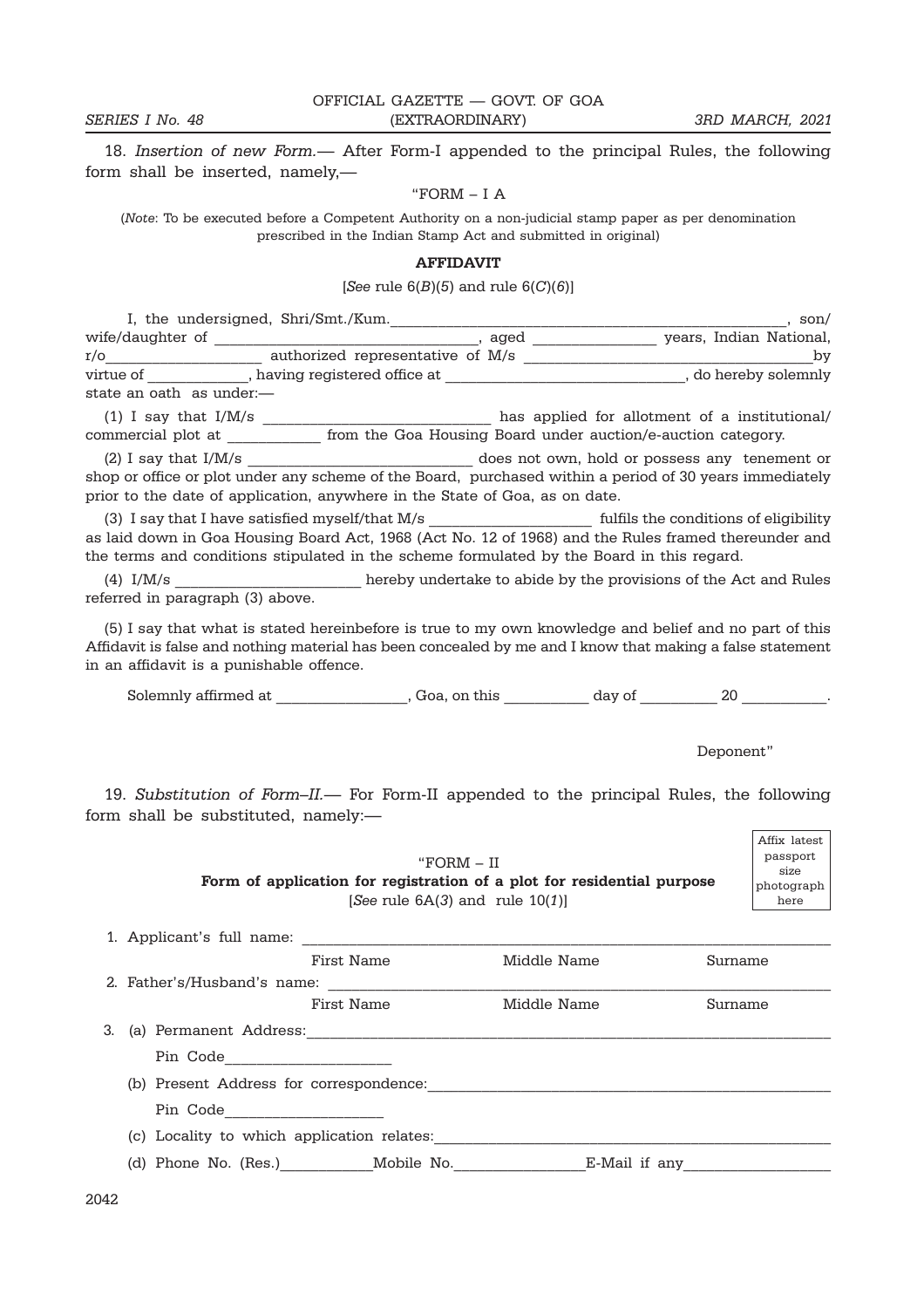OFFICIAL GAZETTE — GOVT. OF GOA

| (e) Bank Details:                                                                                                                                                                              |  |  |  |  |  |  |
|------------------------------------------------------------------------------------------------------------------------------------------------------------------------------------------------|--|--|--|--|--|--|
|                                                                                                                                                                                                |  |  |  |  |  |  |
|                                                                                                                                                                                                |  |  |  |  |  |  |
|                                                                                                                                                                                                |  |  |  |  |  |  |
| 5. Period of residency of the Parent (if applicable):                                                                                                                                          |  |  |  |  |  |  |
| (Residence certificate from the competent authority of the applicant or his/her Parents)                                                                                                       |  |  |  |  |  |  |
|                                                                                                                                                                                                |  |  |  |  |  |  |
|                                                                                                                                                                                                |  |  |  |  |  |  |
|                                                                                                                                                                                                |  |  |  |  |  |  |
|                                                                                                                                                                                                |  |  |  |  |  |  |
|                                                                                                                                                                                                |  |  |  |  |  |  |
| (c) Family annual income of the applicant for the preceding financial year (Certificate from the<br>competent authority alongwith supporting documents required under rules to be<br>enclosed) |  |  |  |  |  |  |
| (d) Details of family (Name, Relation with applicant, occupation and income) to be attached, separately.                                                                                       |  |  |  |  |  |  |
| 10. Category for which applied (whether Reserved or General, if reserved certificate in proof to be                                                                                            |  |  |  |  |  |  |
| 11. Income group to which the applicant belongs: _______________________________                                                                                                               |  |  |  |  |  |  |
| 12. Amount of deposit:- Rs. _______________________ paid through (Credit/Debit card, RTGS, NEFT, demand                                                                                        |  |  |  |  |  |  |
|                                                                                                                                                                                                |  |  |  |  |  |  |
| DECILA DA PIONI CITALITATIO PROTATIO                                                                                                                                                           |  |  |  |  |  |  |

#### DECLARATION CUM UNDERTAKING

I hereby declare that,—

(a) I have satisfied myself that I fulfil the conditions of eligibility as laid down in the Goa Housing Board Act, 1968 (Act No. 12 of 1968) and the Rules framed thereunder and the terms and conditions stipulated in the scheme formulated by the Board in this regard and agree to abide the same.

(b) The statements made above are true to the best of my knowledge and belief.

(c) (i) I hereby undertake to abide to the procedure of drawal of lot for selecting the eligible applicant for the allotment of tenement and I shall submit self-attested copies of the mandatory documents including the original Affidavit in Form I to the Board before the date of scrutiny for allotment of plot under lot, failing which, my application shall be liable for rejection and 5% of initial deposit shall be forfeited to the Board and the balance amount to be refunded without any interest.

(ii) I hereby undertake to abide by the procedure of auction and to submit self-attested copies of the mandatory documents before the date of scrutiny to participate in auction proceedings, failing which, my application shall be liable for rejection and 5% of initial deposit shall be forfeited to the Board and the balance amount to be refunded without any interest.

Place:

Dated: (Applicant's signature)".

20. Substitution of Form–III.— For Form-III appended to the principal Rules, the following form shall be substituted, namely:—

"FORM – III

Form of e-application for registration of a plot for institutional purpose

[See rule  $6B(3)$  and rule  $10(1)$ ]

1. Name of the Institution:

2. (a) Permanent Address: \_\_\_\_\_\_\_\_\_\_\_\_\_\_\_\_\_\_\_\_\_\_\_\_\_\_\_\_\_\_\_\_\_\_\_\_\_\_\_\_\_\_\_\_\_\_\_\_\_\_\_\_\_\_\_\_\_\_\_\_\_\_\_\_\_\_\_

Pin Code\_\_\_\_\_\_\_\_\_\_\_\_\_\_\_\_\_\_\_\_\_\_\_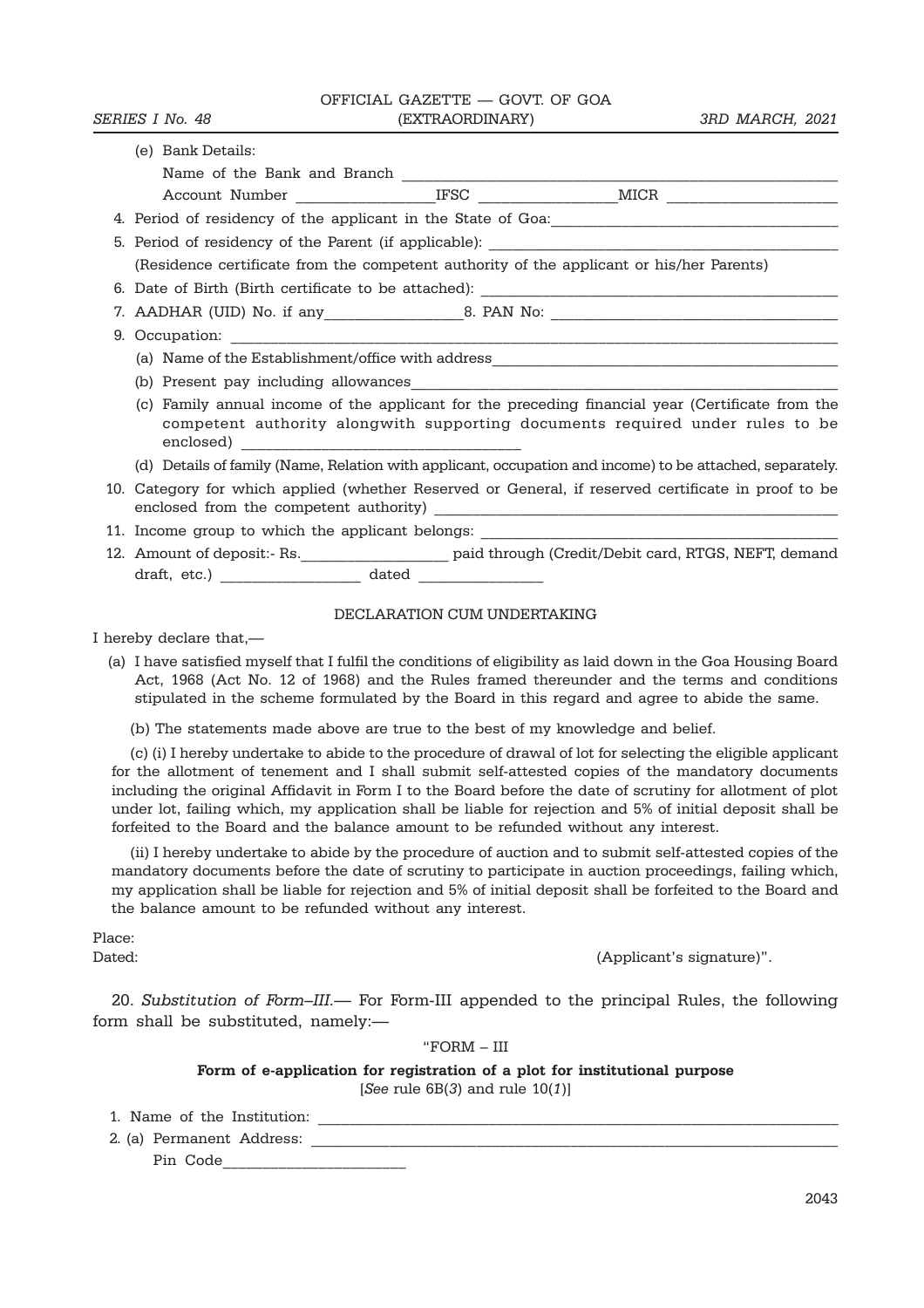|  |                                              |  | OFFICIAL GAZETTE - GOVT. OF GOA                                                         |  |                                                                                                           |
|--|----------------------------------------------|--|-----------------------------------------------------------------------------------------|--|-----------------------------------------------------------------------------------------------------------|
|  | SERIES I No. 48                              |  | (EXTRAORDINARY)                                                                         |  | 3RD MARCH, 2021                                                                                           |
|  |                                              |  |                                                                                         |  |                                                                                                           |
|  | Pin Code____________                         |  |                                                                                         |  |                                                                                                           |
|  |                                              |  |                                                                                         |  |                                                                                                           |
|  |                                              |  |                                                                                         |  |                                                                                                           |
|  | (d) Bank Details:                            |  |                                                                                         |  |                                                                                                           |
|  |                                              |  |                                                                                         |  |                                                                                                           |
|  |                                              |  |                                                                                         |  |                                                                                                           |
|  |                                              |  |                                                                                         |  |                                                                                                           |
|  |                                              |  |                                                                                         |  |                                                                                                           |
|  |                                              |  |                                                                                         |  |                                                                                                           |
|  |                                              |  |                                                                                         |  | 6. Copy of certificate of incorporation/registration and Bye-Laws/Articles of Association or Constitution |
|  | of the institution:<br>(Copy to be enclosed) |  |                                                                                         |  |                                                                                                           |
|  |                                              |  |                                                                                         |  |                                                                                                           |
|  |                                              |  |                                                                                         |  |                                                                                                           |
|  |                                              |  |                                                                                         |  |                                                                                                           |
|  | (Copy to be enclosed)                        |  |                                                                                         |  |                                                                                                           |
|  |                                              |  |                                                                                         |  |                                                                                                           |
|  |                                              |  |                                                                                         |  |                                                                                                           |
|  |                                              |  |                                                                                         |  |                                                                                                           |
|  |                                              |  |                                                                                         |  |                                                                                                           |
|  | 13. Details of initial deposit amount:       |  |                                                                                         |  |                                                                                                           |
|  |                                              |  |                                                                                         |  | a) Rs. ________ paid through (Credit/Debit card, RTGS, NEFT, DD, etc.) ___________ dated ___________      |
|  |                                              |  |                                                                                         |  |                                                                                                           |
|  | (list to be enclosed separately)             |  |                                                                                         |  |                                                                                                           |
|  |                                              |  | 15. Income tax return of the last three preceding years, if applicable. (Copy enclosed) |  |                                                                                                           |
|  |                                              |  |                                                                                         |  |                                                                                                           |
|  |                                              |  |                                                                                         |  |                                                                                                           |
|  |                                              |  |                                                                                         |  |                                                                                                           |

#### DECLARATION CUM UNDERTAKING

I hereby declare solemnly that,—

- (a) I have satisfied myself that I fulfil the conditions of eligibility as laid down in the Goa Housing Board Act, 1968 (Act 12 of 1968) and the Rules framed thereunder and the terms and conditions stipulated in the scheme formulated by the Board in this regard and agree to abide the same.
- (b) The statements made above are true to the best of my knowledge and belief.
- (c) I am authorized to give Declaration cum Undertaking on behalf of Institution that Institution shall abide to the procedure of drawal of online lot or draw by any other mode for selecting the eligible applicant for the allotment of Institutional plot and Institution shall submit all the attested copies of the mandatory documents to the Board before the date of scrutiny for allotment of plot under lot, failing which, application shall be liable for rejection and 5% initial deposit shall be forfeited to the Board and the balance amount shall be refunded without any interest.

| Signature                    |
|------------------------------|
| Name of authorized signatory |
| Designation                  |
| with Seal                    |

Place:\_\_\_\_\_\_\_\_\_\_\_\_\_\_\_\_\_

Date: \_\_\_\_\_\_\_\_\_\_\_\_\_\_\_\_\_ ."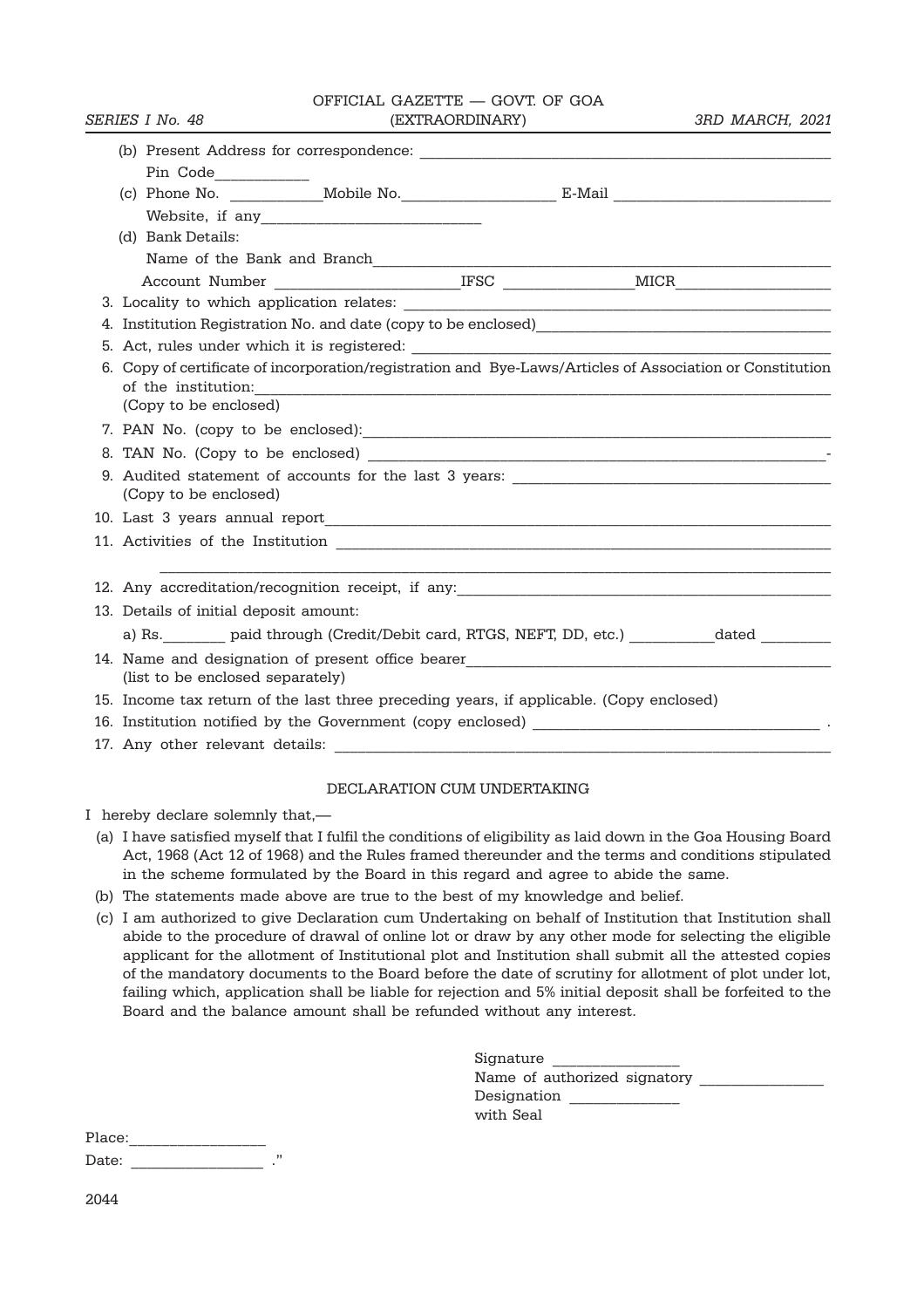|                 | OFFICIAL GAZETTE — GOVT. OF GOA |                 |
|-----------------|---------------------------------|-----------------|
| SERIES I No. 48 | (EXTRAORDINARY)                 | 3RD MARCH, 2021 |

21. Substitution of Form–IV.— For Form-IV appended to the principal Rules, the following form shall be substituted, namely:—

#### "FORM – IV

#### Form of application for registration of a plot for commercial purpose

[See rule  $6C(3)$  and rule  $10(1)$ ]

| Pin Code____________                                                                                      |                             |  |
|-----------------------------------------------------------------------------------------------------------|-----------------------------|--|
|                                                                                                           |                             |  |
| Pin Code_____________                                                                                     |                             |  |
|                                                                                                           |                             |  |
|                                                                                                           |                             |  |
| (d) Bank Details:                                                                                         |                             |  |
| Name of the Bank and Branch                                                                               |                             |  |
|                                                                                                           |                             |  |
|                                                                                                           |                             |  |
| 4. Firm Registration No. and date, if applicable (copy to be enclosed): ____________________________      |                             |  |
|                                                                                                           |                             |  |
| 6. Copy of Certificate of incorporation/registration and Bye-Laws/Articles of Association or Constitution |                             |  |
|                                                                                                           |                             |  |
| (Copy to be enclosed)                                                                                     |                             |  |
|                                                                                                           |                             |  |
|                                                                                                           |                             |  |
|                                                                                                           |                             |  |
| (Copy to be enclosed)                                                                                     |                             |  |
|                                                                                                           |                             |  |
| 11. Details of initial deposit amount:                                                                    |                             |  |
| a) Rs. ____________ paid through (Credit/Debit card, RTGS, NEFT, DD, etc.) _______dated ____________      |                             |  |
| 12. Income tax return of the last three preceding years, if applicable. (Copy enclosed)                   |                             |  |
|                                                                                                           |                             |  |
|                                                                                                           | DECLARATION CUM UNDERTAKING |  |

I hereby declare that,—

- (a) I have satisfied myself that I fulfil the conditions of eligibility as laid down in the Goa Housing Board Act, 1968 (Act 12 of 1968) and the Rules framed thereunder and the terms and conditions stipulated in the scheme formulated by the Board in this regard and agree to abide the same.
- (b) The statements made above are true to the best of my knowledge and belief.
- (c) I hereby undertake to abide to the procedure of open auction for selecting the eligible applicant for the allotment of commercial plot and I shall submit all the copies of the mandatory documents to the Board before the date of scrutiny for allotment of plot under auction, failing which, application shall be liable for rejection and 5% initial deposit shall be forfeited to the Board.
- (d) I hereby declare that the commercial activity being undertaken by me is not classified under the 'Red' or 'Orange' category by the Goa State Pollution Control Board and upon allotment of the plot and before commencement of the commercial activity; I shall produce the relevant NOC or consent letter from the Goa State Pollution Control Board, to that effect.

| Signature             |  |
|-----------------------|--|
| Name of the applicant |  |

Place: Date: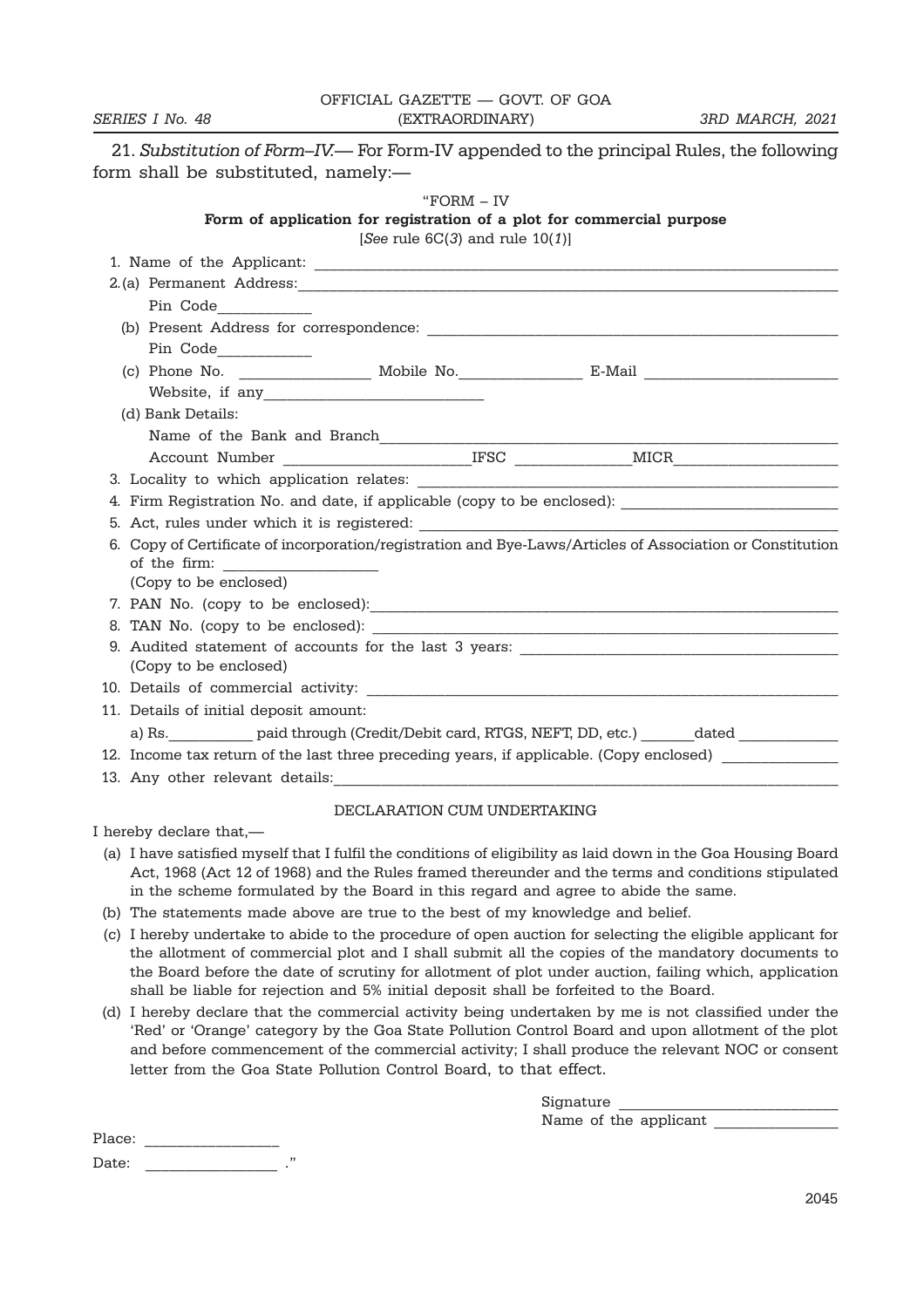OFFICIAL GAZETTE — GOVT. OF GOA SERIES I No. 48 (EXTRAORDINARY) 3RD MARCH, 2021

22. Substitution of Form–V.— For Form-V appended to the principal Rules, the following form shall be substituted, namely:—

#### "FORM – V

[See rule  $13(1)$  and rule  $15(1)$ ] ORDER OF ALLOTMENT

In exercise of the powers conferred by sub-rule (1) of rule 13 and sub-rule (1) of rule 15 of the Goa Housing Board (Registration, Allotment and Sale of Plots) Rules, 2016, Shri/Smt./Kum./ /M/s admeasuring an area of \_\_\_\_\_\_\_\_\_\_\_\_\_\_\_\_\_\_\_ sq. mts., surveyed under Survey No. \_\_\_\_\_\_\_\_\_\_ of Village \_\_\_\_\_\_\_\_\_\_\_\_\_\_\_/Chalta No. \_\_\_\_\_\_\_\_\_\_\_\_\_\_\_\_\_\_\_\_\_\_\_\_\_\_ of P.T. Sheet No. \_\_\_\_\_\_\_\_\_\_\_\_\_\_\_\_ of City of \_\_\_\_\_\_\_\_\_\_\_\_\_\_\_, at\_\_\_\_\_\_\_\_\_\_\_\_\_\_\_\_\_\_\_\_ under draw/auction/e-auction category.

Shri/Smt./Kum./M/s.\_\_\_\_\_\_\_\_\_\_\_\_\_\_\_\_\_\_\_\_\_\_\_\_\_\_\_\_\_\_\_\_\_\_\_\_\_\_\_\_\_\_\_ shall convey his/her acceptance in Form VI within 3 working days and should remit the consideration of the plot within 60 days as per the calculation sheet appended hereto, on receipt of this order, failing which, the Order of Allotment shall stand cancelled without any further notice and 5% of the initial deposit of the applicant shall be forfeited to the Board and the balance amount shall be refunded to the applicant without any interest.

> \_\_\_\_\_\_\_\_\_\_\_\_\_\_\_\_\_\_\_ Managing Director

To,

\_\_\_\_\_\_\_\_\_\_\_\_\_\_\_\_\_\_\_\_\_\_\_\_\_\_\_\_\_\_\_ \_\_\_\_\_\_\_\_\_\_\_\_\_\_\_\_\_\_\_\_\_\_\_\_\_\_\_\_\_\_\_ \_\_\_\_\_\_\_\_\_\_\_\_\_\_\_\_\_\_\_\_\_\_\_\_\_\_\_\_\_\_\_

Copy to:"

23. Substitution of Form–VII.— For Form-VII appended to the principal Rules, the following form shall be substituted, namely:—

> "FORM - VII SALE LETTER [See rule  $13(5)$  and rule  $15(3)$ ]

To,

\_\_\_\_\_\_\_\_\_\_\_\_\_\_\_\_\_\_\_\_\_\_\_\_\_\_\_ \_\_\_\_\_\_\_\_\_\_\_\_\_\_\_\_\_\_\_\_\_\_\_\_\_\_\_ \_\_\_\_\_\_\_\_\_\_\_\_\_\_\_\_\_\_\_\_\_\_\_\_\_\_\_

Sir/Madam,

|     | I am to state that Plot No.                                                               | admeasuring                                                                         |                     |                   | sq. mts. surveyed under Survey |                    |
|-----|-------------------------------------------------------------------------------------------|-------------------------------------------------------------------------------------|---------------------|-------------------|--------------------------------|--------------------|
| No. | of Village                                                                                | /Chalta No.                                                                         |                     | of P.T. Sheet No. |                                | of City of         |
|     | situated at                                                                               |                                                                                     | Taluka, District of |                   |                                | has been           |
|     | allotted to you for total consideration of                                                |                                                                                     | (Rupees             |                   |                                | only) being at the |
|     | rate of Rs.                                                                               | per sq. mts. for construction of residential house/bungalow/institutional building/ |                     |                   |                                |                    |
|     | commercial building alongwith compound wall. The Provisional/Final NOC has been issued by |                                                                                     |                     |                   |                                |                    |
|     | Village Panchayat/Municipal Council/Corporation vide No.                                  |                                                                                     |                     | dated             |                                |                    |

The Boundaries of the Plot No.\_\_\_\_\_\_\_\_\_ are shown as follows:-

To the East:

To the West:

To the North:

To the South: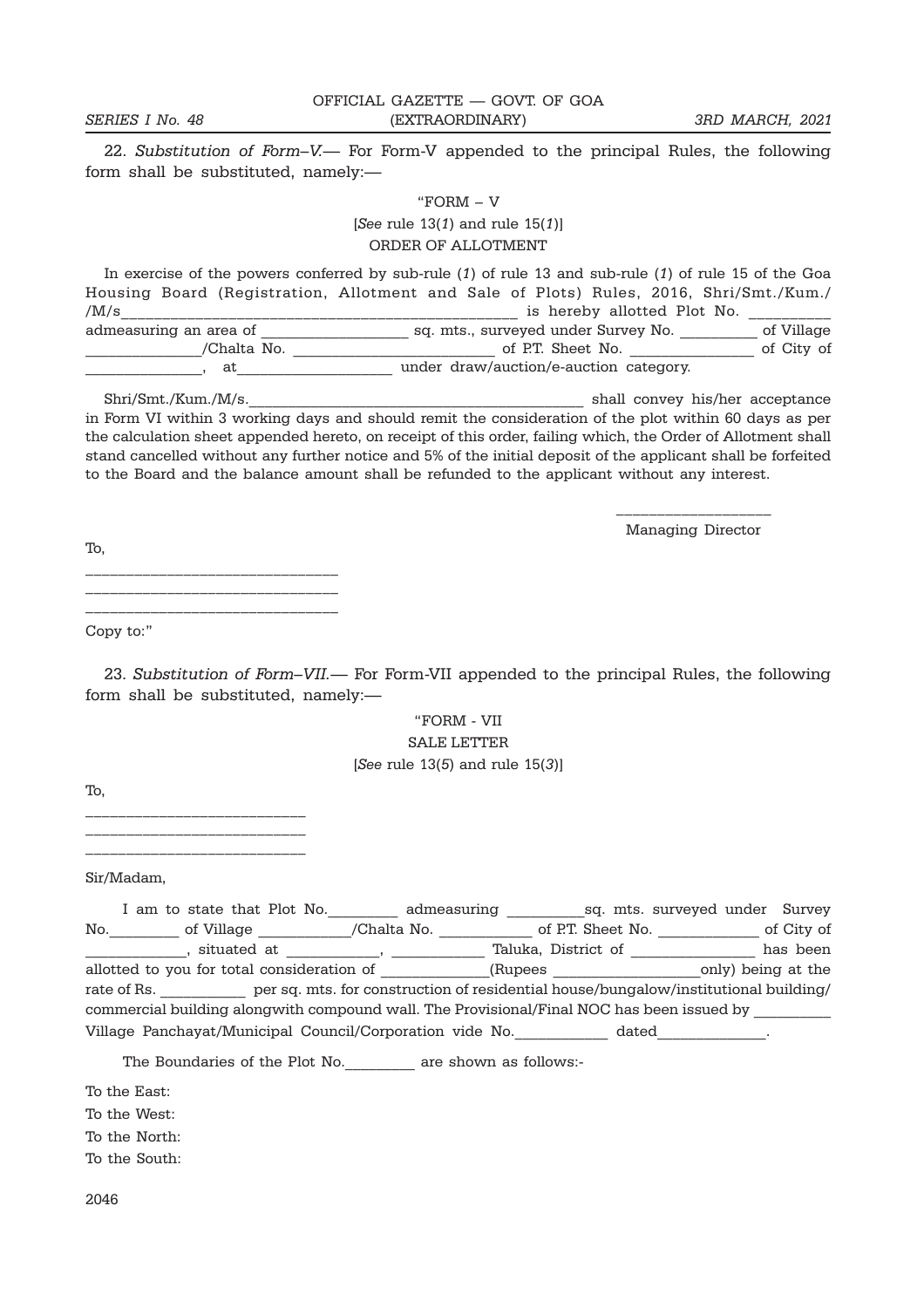|                 | OFFICIAL GAZETTE - GOVT OF GOA                                |                 |       |
|-----------------|---------------------------------------------------------------|-----------------|-------|
| SERIES I No. 48 | (EXTRAORDINARY)                                               | 3RD MARCH, 2021 |       |
| The Plot No.    | described above is a portion of a larger property situated at |                 | under |

The Plot No.\_\_\_\_\_\_\_ described above is a portion of a larger property situated at\_\_\_\_\_\_\_\_\_ under Survey No. \_\_\_\_\_\_\_ acquired under Land Acquisition Act, 1894 (Act 1 of 1894) \_\_\_\_\_ vide Award No. Mo. dated the ourchased vide Deed of Sale dated  $\sim$ 

The allottee shall adhere and comply with all the terms and conditions as per the Goa Housing Board Act/Rules/Scheme in force.

The order of allotment for all intends and purpose shall be legal documents to enable the allottee to construct a single family residential house/bungalow/institutional building/commercial building alongwith compound wall on the allotted plot till the execution of Conveyance Deed in respect of the said plot. The allottee shall submit the drawing/plan of construction including the compound wall of allotted plot, in accordance with the terms and conditions indicated herebelow and obtain No Objection Certificate from the Goa Housing Board, before submitting the same to local authorities for approval.

The allotment of plot shall be subject to the following conditions:

(1) The allottee shall construct a residential house/bungalow/institutional building/commercial building alongwith compound wall over the allotted plot within a period of three years from the date of a sale letter, failing which, the plot shall be reverted to the Board and the consideration shall be refunded to the allottee after forfeiting the entire initial deposit without any interest thereof.

Provided that on an application made in this behalf stating specific reasons before one month of expiry of 3rd year to the Board, the Secretary/Managing Director of the Board may extend the period to construct a house to a maximum period of 8th year on payment of penalty for delayed construction as under:

(a) After 3rd year and less than 5 years— 3% of the total consideration of the plot.

(b) After 5th year and less than 7 years— 4% of the total consideration of the plot.

(c) After 7th year and less than 8 years—5% of the total consideration of the plot.

(2) The extension of time beyond 8th year and upto 10th year shall vest with the Government subject to payment of penalty at the rate of 10% of the total consideration of the plot.

Provided the allottee shall make a representation for an extension with specific reasons before one month of the expiry period of 8th year, to the Board. The decision taken by the Board/Government shall be binding on the allottee and no further appeal shall be entertained.

(3) In no circumstance, extension beyond 10 years shall be granted and plot shall revert to the Board on as is where is basis and in such eventuality no appeal shall be entertained.

(4) The allottee shall prepare the construction plan of a single family residential dwelling house/ bungalow/institutional building/commercial building considering the aesthetic point of view, ground coverage, control of height and roof, on the basis of Floor Area Ratio as specified by the Board as under:

(a) For the plot area upto 300 sq. mts., the minimum ground coverage should be 30%;

(b) For the plot area above 300 sq. mts. and upto 400 sq. mts., the minimum ground coverage should be 25% or 90 sq. mts., whichever is higher.

(c) For the plot area above 400 sq. mts., the minimum ground coverage should be 20% or 100 sq. mts., whichever is higher.

(5) Allottee shall obtain "No Objection Certificate" from the Board before submission of construction plan to the licensing authorities. An affidavit stating that the construction is for a single family residential dwelling house/bungalow/institutional building/commercial building shall be submitted in Form IX.

(6) The construction of residential house/bungalow/institutional building/commercial building shall be in accordance with the plans approved by the Town and Country Planning Department/Planning and Development Authority, Municipal Council or the Village Panchayat, as the case may be, under the Rules and Regulations in force in the locality concerned.

(7) On breach of any of the terms and conditions, penalty at the rate of 5% on the total consideration of plot shall be levied to such allottees.

(8) (a) The allottee shall after completion of the construction of residential house/bungalow or an institutional building or a commercial building alongwith compound wall, obtain Occupancy Certificate from the competent authority and submit the same to the Board within a period of 60 days from the date